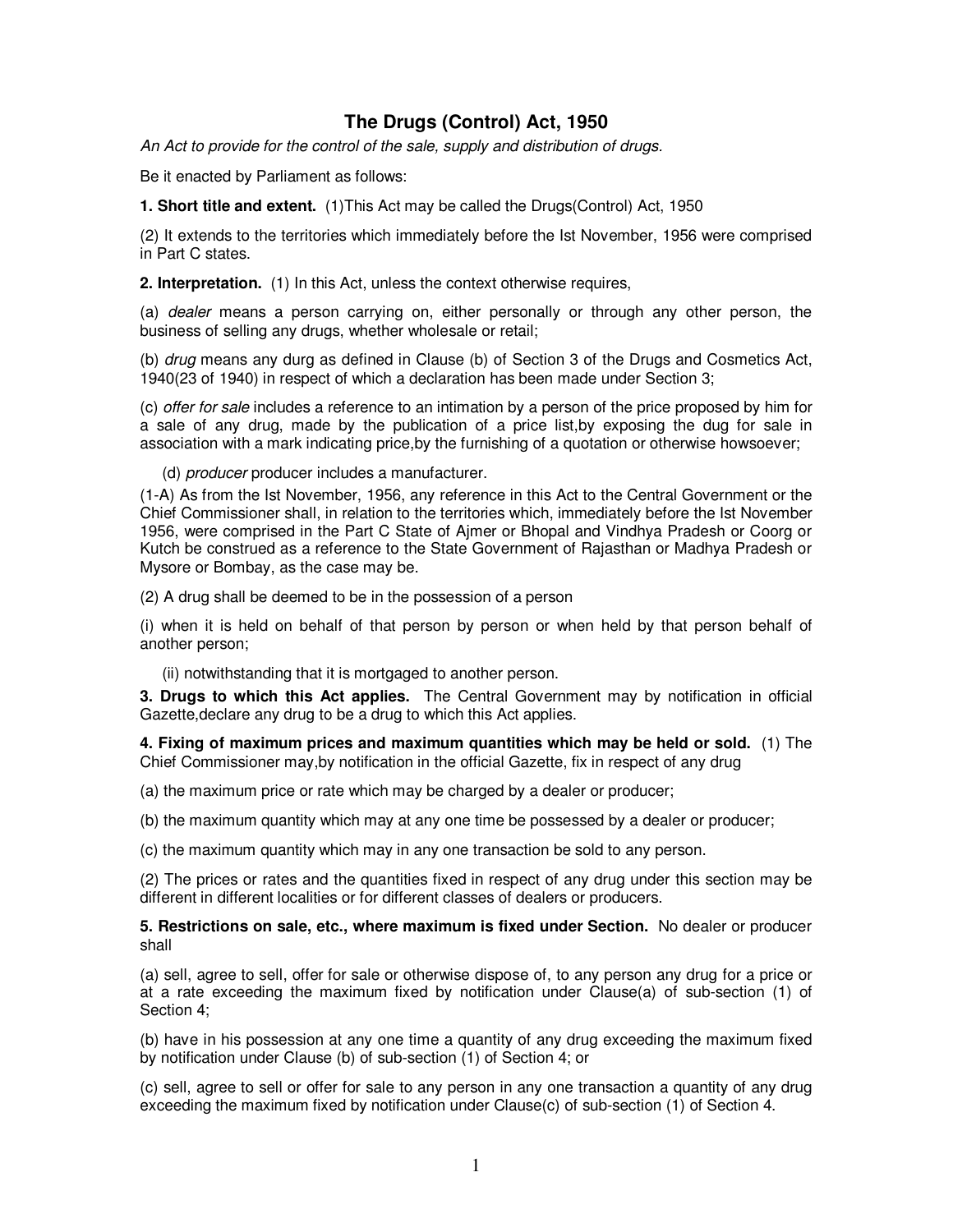**6. General limitation on quantity which may be possessed at any one time.** (1) No person shall have in his possession at any one time a greater quantity of any drug to which this section applies than the quantity necessary for his reasonable needs.

(2) This section shall apply only to such drugs as the Chief Commissioner may, by order published in the official Gazette,specify for the purpose:

Provided that nothing contained in this section shall apply to a dealer or producer in respect of any drug sold or produced by him.

**7. Duty to declare possession of excess stocks.** Any person having in his possession a quantity of any drug exceeding that permitted by or under this Act shall forthwith report the fact to the Chief Commissioner or other Officer empowered in this behalf by the Chief Commissioner and shall take such action as to be storage,distribution or disposal of the excess quantity as the Chief Commissioner may direct.

**8. Refusal to sell.** No dealer or producer shall, unless previously authorised to do so by the Chief Commissioner, without sufficient cause refuse to sell to any person any drug within the limits as to quantity,if any,imposed by this Act.

Explanation. The possibility or expectation of obtaining a higher price for a drug at a later date shall not be deemed to be a sufficient cause for the purpose of this section.

**9. Cash memorandum to be given of certain sales.** (1) Every dealer or producer when selling any drug for cash shall, if the amount of the purchase in five rupees or more, in all cases, and, if the amount of the purchase is less than five rupees,when so requested by the purchaser, give to the purchaser a cash memorandum containing particulars of the transaction.

(2) The Chief Commissioner may, by notification in the official Gazette, prescribe the particulars to be contained in any such cash memorandum.

(3) The Chief Commissioner may, be notification in the official Gazette, exempt specified areas, classes of dealers or producers,or classes of drugs from the operation of this section.

**10. Marking of prices and exhibiting list of prices and stocks.** (1) The Chief Commissioner may direct dealers or producers in general, or any dealer or producer in particular to mark any drug exposed or intended for sale with the sale prices or to exhibit on the premises a price list of drugs held for sale and the quantities of such drugs in his possession, and may further give directions as to the manner in which any such direction as aforesaid is to be carried out.

(2) No dealer shall destroy, efface or alter or cause to be destroyed, effaced or altered any label or mark affixed to a drug and indicating the price marked by a producer.

**11. Obligation to state price separately on composite offer.** Where a dealer or producer makes an offer to enter into a transaction for a consideration to be given as whole in respect both of a sale of any drug and of some other matter, the dealer or producer making the offer shall state in writing the price which he assigns to that drug, if he is required to do so by any person to whom the offer is made, and the offer shall be deemed for the purposes of the Act to be an offer to sell that drug at the price so stated.

**12. Prohibition or regulation of the disposal of drugs.** If in the opinion of the Chief Commissioner it is necessary or expedient so to do, he may be order in writing

(a) prohibit the disposal of any drug except in such circumstances and under such conditions as may be specified in the order;

(b) direct the sale of any drug to any such dealer or class or dealers and in such quantities as may be specified in the order; and make such further orders as appear to him to be necessary or expedient in connection with any order issued under this section.